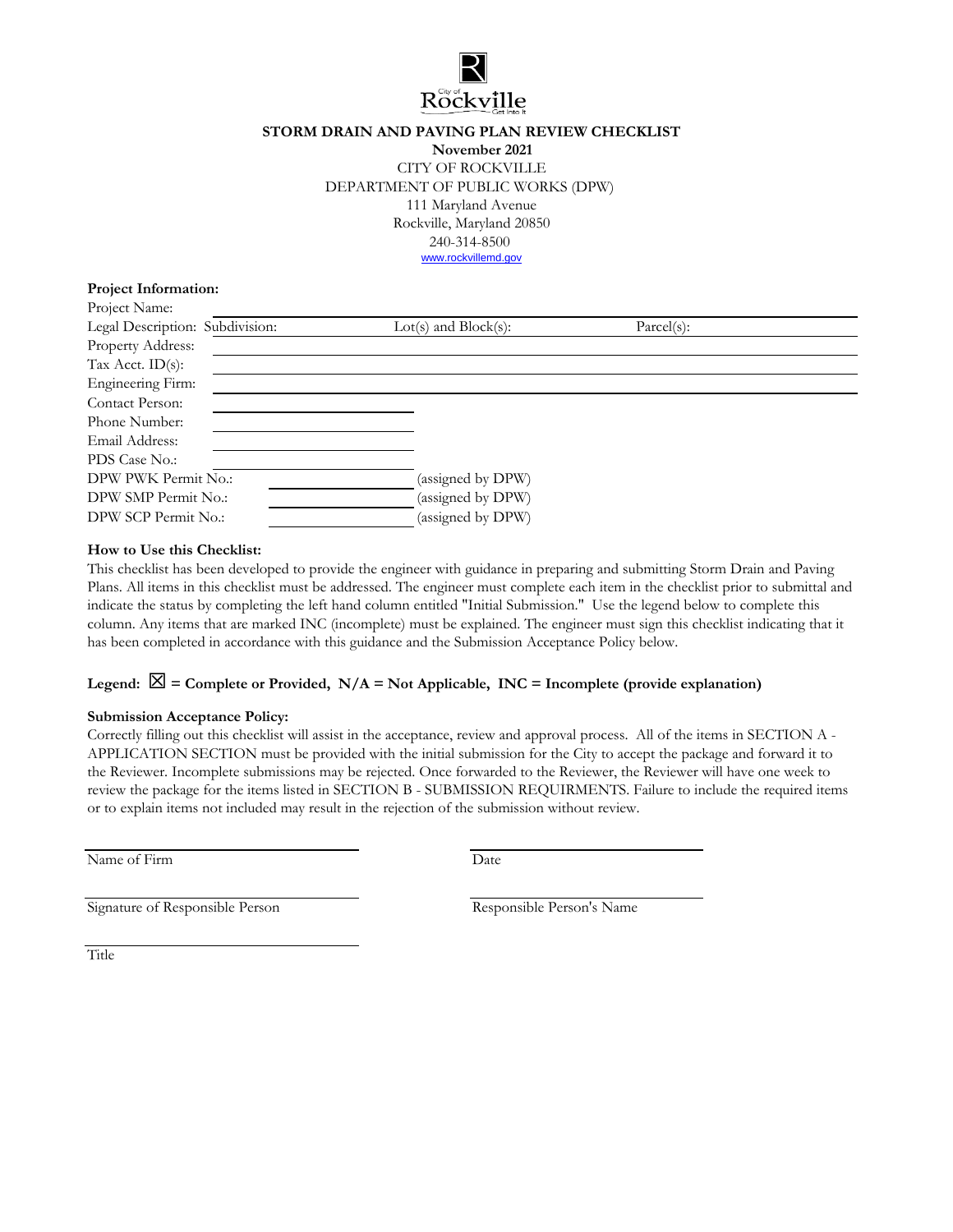| Initial                           |                                                                                                                                                                                                                                                                                                                                                                                                                                                                                             | <b>Rockville's Review</b> |     |     |
|-----------------------------------|---------------------------------------------------------------------------------------------------------------------------------------------------------------------------------------------------------------------------------------------------------------------------------------------------------------------------------------------------------------------------------------------------------------------------------------------------------------------------------------------|---------------------------|-----|-----|
|                                   | Submission                                                                                                                                                                                                                                                                                                                                                                                                                                                                                  | 1st                       | 2nd | 3rd |
| A)                                | <b>APPLICATION SECTION</b> (Submissions shall be made using the City's Virtual Permit Application portal<br>available at www.rockvillemd.gov)                                                                                                                                                                                                                                                                                                                                               |                           |     |     |
| $1 \qquad \qquad$<br>$\mathbf{2}$ | Completed and signed Public Works Permit (PWK) Application<br>Review Fee (Check made out to City of Rockville). Fee amount is based on<br>estimated cost of public improvement work and per the Public Works<br>Development Fee Schedule. Estimates shall use City Standard Prices for Cost<br>Estimating as may be updated - available at:<br>www.rockvillemd.gov/286/Streets-Driveway-Right-of-Way<br>A Public Improvement Plan Resubmission Review Fee is required beginning             |                           |     |     |
| 3                                 | with the fourth submission<br>One digital (PDF) copy of the proposed plans. Plans must be on 24" x 36"<br>sheets and must utilize the standard City base sheet. Vector-Based PDF files<br>are required for all plans, calculations, reports and other supporting<br>documentation. It is recommended that drawings created in AutoCAD are<br>converted to Vector-Based PDF by using the Autodesk Vector Graphic<br>Converter "DWG to PDF.pc3 plotter driver."                               |                           |     |     |
| B)                                | <b>SUBMISSION REQUIREMENTS</b>                                                                                                                                                                                                                                                                                                                                                                                                                                                              |                           |     |     |
| 1                                 | Transmittal explaining purpose of the submission and limits of requested<br>approval for each sheet                                                                                                                                                                                                                                                                                                                                                                                         |                           |     |     |
|                                   | One digital (PDF) copy of the certified drainage study with computations.<br>$2 \sim$                                                                                                                                                                                                                                                                                                                                                                                                       |                           |     |     |
|                                   | Include individual drainage areas (acres), c factors and structure numbers<br>One digital (PDF) copy of the Signature Set and approval letter for the related<br>$3 \quad \text{ }$<br>PDS Plan. NOTE: All conditions of approval letter including traffic and<br>transportation requirements must be addressed prior to permit issuance                                                                                                                                                    |                           |     |     |
|                                   | One digital (PDF) copy of each record plat                                                                                                                                                                                                                                                                                                                                                                                                                                                  |                           |     |     |
|                                   | $5 \underline{\hspace{1cm}}$<br>One digital (PDF) copy of approved grade establishment(s) for each street<br>within the requested limits of approval                                                                                                                                                                                                                                                                                                                                        |                           |     |     |
|                                   | One digital (PDF) copy of storm drain and surface drainage easement<br>$6 \quad \overline{\quad}$<br>documents for any proposed onsite or offsite easements [second submission].<br>Easements may be dedicated by plat or by separate easement and must be<br>recorded prior to permit issuance                                                                                                                                                                                             |                           |     |     |
|                                   | One digital (PDF) copy of Street Lighting and Street Tree Plan [second<br>submission]                                                                                                                                                                                                                                                                                                                                                                                                       |                           |     |     |
|                                   | $8 \qquad \qquad$<br>One digital (PDF) copy of Pavement Marking and Signage Plan, if required<br>[second submission]                                                                                                                                                                                                                                                                                                                                                                        |                           |     |     |
| 9                                 | One digital (PDF) copy of Maintenance of Traffic Plan [second submission]                                                                                                                                                                                                                                                                                                                                                                                                                   |                           |     |     |
|                                   | Public Improvement bond estimate [second submission]<br>$10$ <sub>_____</sub><br>Documentation that plans have been sent to utility companies (PEPCO,<br>$11$ <sub>-----</sub><br>Verizon, Washington Gas, COMCAST) for coordination                                                                                                                                                                                                                                                        |                           |     |     |
|                                   | AutoCAD file of all public improvements, suitable for use in ESRI ArcMap.<br>$12 \_\_$<br>Required upon City's request prior to as-built approval                                                                                                                                                                                                                                                                                                                                           |                           |     |     |
| C)                                | <b>GENERAL INFORMATION</b>                                                                                                                                                                                                                                                                                                                                                                                                                                                                  |                           |     |     |
|                                   | Include standard notes on the plan: City of Rockville General Notes, Geotechnical<br>Notes, and Storm Drain and Paving Notes (available at www.rockvillemd.gov)<br>Label all existing and proposed public and private streets. Include right-of-way<br>$2 \sim$<br>All aspects of storm drain designed in accordance with City of Rockville,<br>$3 \underline{\hspace{1cm}}$<br>Montgomery County, or MDSHA standards, specifications and details unless<br>otherwise indicated or directed |                           |     |     |
|                                   | All crossings with existing utilities will required test pits to confirm adequate                                                                                                                                                                                                                                                                                                                                                                                                           |                           |     |     |
| 5                                 | clearance prior to plan approval, unless otherwise allowed by DPW<br>Soils Report and supporting data with pavement recommendations                                                                                                                                                                                                                                                                                                                                                         |                           |     |     |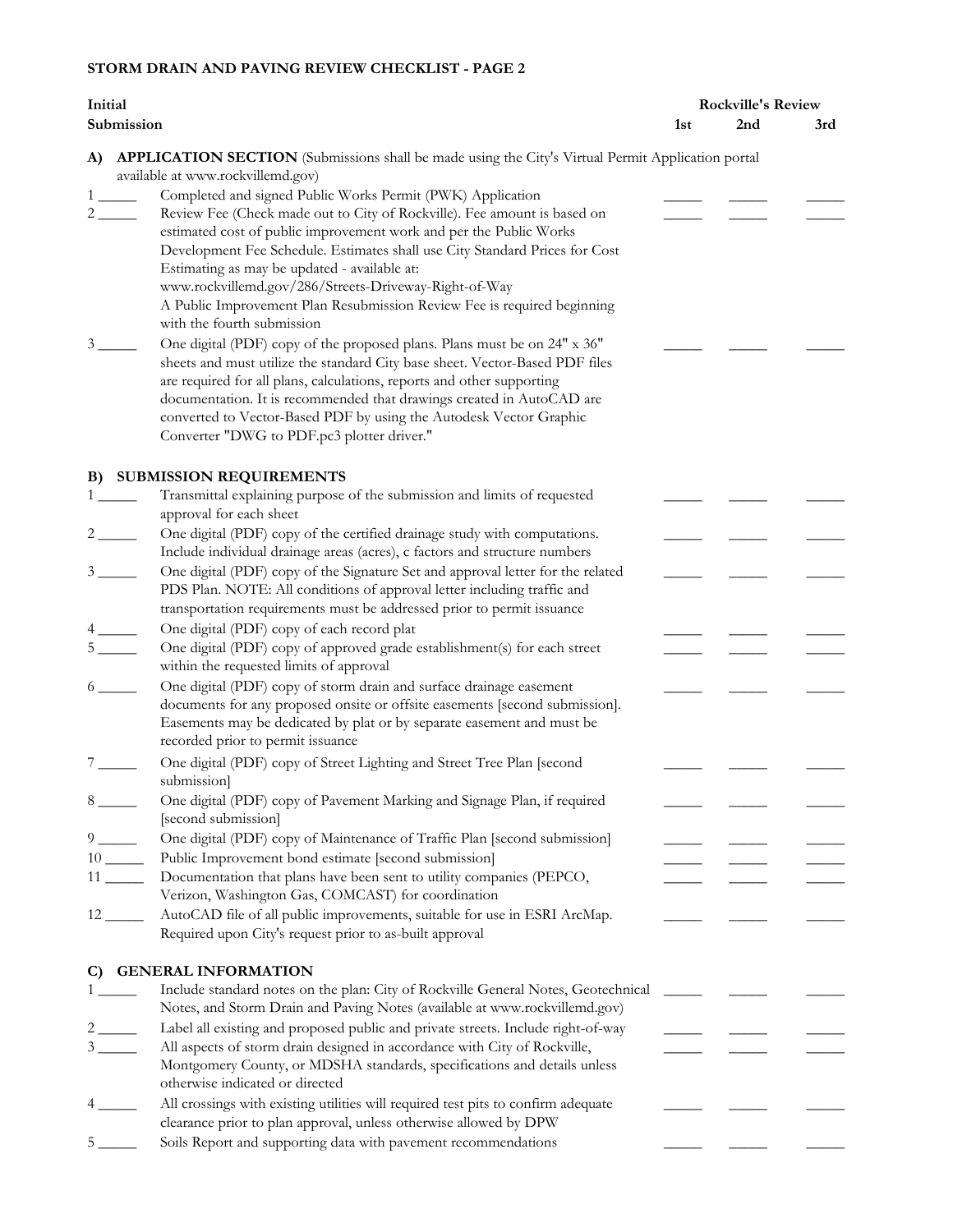| Submission<br>2nd<br>1st<br>3rd<br>D) BASE SHEET<br>Scale $1" = 30'$ or larger with Legend, North arrow and Datum (NAD 83/91,<br>NGVD 88) unless otherwise approved. Provide two benchmarks with location,<br>elevation and description. Provide two graticular tick marks per plan view sheet for<br>georeferencing<br>Vicinity Map $(1" = 2000')$ with site outlined/labeled in upper right hand corner<br>Name, address, telephone number, email of firm or individual that prepared plan<br>Name, address, telephone number, email of Owner/Applicant on first sheet<br>Title block containing project name, plan description, property's legal description<br>$5 \underline{\hspace{1cm}}$<br>(subdivision, lots, parcels and blocks), election district, etc.<br>Number sheets consecutively and provide match lines if needed<br>Miss Utility Note on first sheet<br>$7 \underline{\hspace{1cm}}$<br>Seal, signature, license number of a Maryland Professional Engineer on all sheets<br>$8 \underline{\hspace{1cm}}$<br>[mylar submission]<br>Add note to all sheets: This Plan Is For Public Improvements Only<br>$9 \quad \overline{\quad}$<br>E) PLAN VIEW<br>Property outlined with bearings and distances, and/or rights-of-way within the<br>project limits<br>Adjacent property information with owner name, property addresses and legal<br>$\frac{2}{\sqrt{2}}$<br>description (i.e., subdivision, lot and block). If adjacent property is part of the<br>proposed subdivision, only lot and block is required<br>Existing easements shown and labeled with limits, use and Liber/Folio or plat and<br>$3 \quad \qquad$<br>plat book. Include P.U.E.s<br>Existing topography and proposed grading at minimum two (2) foot contour<br>interval with spot elevations to support existing drainage patterns<br>Natural resources including streams, drainage ways, wetlands, wetlands buffer and<br>5 <sub>5</sub><br>100 year floodplains with sufficient topography to support proposed horizontal and<br>vertical impacts. Note: 100 year floodplains exist when the drainage area to any<br>point on the property $\geq 30$ acres. Unmapped 100 year floodplains require DPW's<br>approval and must be shown on the NRI/FSD. Disturbance or construction in a<br>100 year floodplain may require a Floodplain Variance (FPV)<br>Existing features within the project limits (buildings, paving, curb and gutter,<br>6<br>sidewalk, etc.) shown and labeled to remain, to be removed, to be abandoned, to be<br>relocated, etc. Layers to be lighter or screened for clarity<br>Overhead utilities including utility poles, streetlights, traffic signal poles and<br>equipment. Underground utilities including location, type, material and sizes.<br>Crossings with existing utilities will require test pits to verify horizontal and vertical<br>information | Initial |                                                                                    | <b>Rockville's Review</b> |  |  |
|-------------------------------------------------------------------------------------------------------------------------------------------------------------------------------------------------------------------------------------------------------------------------------------------------------------------------------------------------------------------------------------------------------------------------------------------------------------------------------------------------------------------------------------------------------------------------------------------------------------------------------------------------------------------------------------------------------------------------------------------------------------------------------------------------------------------------------------------------------------------------------------------------------------------------------------------------------------------------------------------------------------------------------------------------------------------------------------------------------------------------------------------------------------------------------------------------------------------------------------------------------------------------------------------------------------------------------------------------------------------------------------------------------------------------------------------------------------------------------------------------------------------------------------------------------------------------------------------------------------------------------------------------------------------------------------------------------------------------------------------------------------------------------------------------------------------------------------------------------------------------------------------------------------------------------------------------------------------------------------------------------------------------------------------------------------------------------------------------------------------------------------------------------------------------------------------------------------------------------------------------------------------------------------------------------------------------------------------------------------------------------------------------------------------------------------------------------------------------------------------------------------------------------------------------------------------------------------------------------------------------------------------------------------------------------------------------------------------------------------------------------------------------------------------------------------------------------------------------------------------------------------|---------|------------------------------------------------------------------------------------|---------------------------|--|--|
| $6 \underline{\hspace{1cm}}$                                                                                                                                                                                                                                                                                                                                                                                                                                                                                                                                                                                                                                                                                                                                                                                                                                                                                                                                                                                                                                                                                                                                                                                                                                                                                                                                                                                                                                                                                                                                                                                                                                                                                                                                                                                                                                                                                                                                                                                                                                                                                                                                                                                                                                                                                                                                                                                                                                                                                                                                                                                                                                                                                                                                                                                                                                                        |         |                                                                                    |                           |  |  |
|                                                                                                                                                                                                                                                                                                                                                                                                                                                                                                                                                                                                                                                                                                                                                                                                                                                                                                                                                                                                                                                                                                                                                                                                                                                                                                                                                                                                                                                                                                                                                                                                                                                                                                                                                                                                                                                                                                                                                                                                                                                                                                                                                                                                                                                                                                                                                                                                                                                                                                                                                                                                                                                                                                                                                                                                                                                                                     |         |                                                                                    |                           |  |  |
|                                                                                                                                                                                                                                                                                                                                                                                                                                                                                                                                                                                                                                                                                                                                                                                                                                                                                                                                                                                                                                                                                                                                                                                                                                                                                                                                                                                                                                                                                                                                                                                                                                                                                                                                                                                                                                                                                                                                                                                                                                                                                                                                                                                                                                                                                                                                                                                                                                                                                                                                                                                                                                                                                                                                                                                                                                                                                     |         |                                                                                    |                           |  |  |
|                                                                                                                                                                                                                                                                                                                                                                                                                                                                                                                                                                                                                                                                                                                                                                                                                                                                                                                                                                                                                                                                                                                                                                                                                                                                                                                                                                                                                                                                                                                                                                                                                                                                                                                                                                                                                                                                                                                                                                                                                                                                                                                                                                                                                                                                                                                                                                                                                                                                                                                                                                                                                                                                                                                                                                                                                                                                                     |         |                                                                                    |                           |  |  |
|                                                                                                                                                                                                                                                                                                                                                                                                                                                                                                                                                                                                                                                                                                                                                                                                                                                                                                                                                                                                                                                                                                                                                                                                                                                                                                                                                                                                                                                                                                                                                                                                                                                                                                                                                                                                                                                                                                                                                                                                                                                                                                                                                                                                                                                                                                                                                                                                                                                                                                                                                                                                                                                                                                                                                                                                                                                                                     |         |                                                                                    |                           |  |  |
|                                                                                                                                                                                                                                                                                                                                                                                                                                                                                                                                                                                                                                                                                                                                                                                                                                                                                                                                                                                                                                                                                                                                                                                                                                                                                                                                                                                                                                                                                                                                                                                                                                                                                                                                                                                                                                                                                                                                                                                                                                                                                                                                                                                                                                                                                                                                                                                                                                                                                                                                                                                                                                                                                                                                                                                                                                                                                     |         |                                                                                    |                           |  |  |
|                                                                                                                                                                                                                                                                                                                                                                                                                                                                                                                                                                                                                                                                                                                                                                                                                                                                                                                                                                                                                                                                                                                                                                                                                                                                                                                                                                                                                                                                                                                                                                                                                                                                                                                                                                                                                                                                                                                                                                                                                                                                                                                                                                                                                                                                                                                                                                                                                                                                                                                                                                                                                                                                                                                                                                                                                                                                                     |         |                                                                                    |                           |  |  |
|                                                                                                                                                                                                                                                                                                                                                                                                                                                                                                                                                                                                                                                                                                                                                                                                                                                                                                                                                                                                                                                                                                                                                                                                                                                                                                                                                                                                                                                                                                                                                                                                                                                                                                                                                                                                                                                                                                                                                                                                                                                                                                                                                                                                                                                                                                                                                                                                                                                                                                                                                                                                                                                                                                                                                                                                                                                                                     |         |                                                                                    |                           |  |  |
|                                                                                                                                                                                                                                                                                                                                                                                                                                                                                                                                                                                                                                                                                                                                                                                                                                                                                                                                                                                                                                                                                                                                                                                                                                                                                                                                                                                                                                                                                                                                                                                                                                                                                                                                                                                                                                                                                                                                                                                                                                                                                                                                                                                                                                                                                                                                                                                                                                                                                                                                                                                                                                                                                                                                                                                                                                                                                     |         |                                                                                    |                           |  |  |
|                                                                                                                                                                                                                                                                                                                                                                                                                                                                                                                                                                                                                                                                                                                                                                                                                                                                                                                                                                                                                                                                                                                                                                                                                                                                                                                                                                                                                                                                                                                                                                                                                                                                                                                                                                                                                                                                                                                                                                                                                                                                                                                                                                                                                                                                                                                                                                                                                                                                                                                                                                                                                                                                                                                                                                                                                                                                                     |         |                                                                                    |                           |  |  |
|                                                                                                                                                                                                                                                                                                                                                                                                                                                                                                                                                                                                                                                                                                                                                                                                                                                                                                                                                                                                                                                                                                                                                                                                                                                                                                                                                                                                                                                                                                                                                                                                                                                                                                                                                                                                                                                                                                                                                                                                                                                                                                                                                                                                                                                                                                                                                                                                                                                                                                                                                                                                                                                                                                                                                                                                                                                                                     |         |                                                                                    |                           |  |  |
|                                                                                                                                                                                                                                                                                                                                                                                                                                                                                                                                                                                                                                                                                                                                                                                                                                                                                                                                                                                                                                                                                                                                                                                                                                                                                                                                                                                                                                                                                                                                                                                                                                                                                                                                                                                                                                                                                                                                                                                                                                                                                                                                                                                                                                                                                                                                                                                                                                                                                                                                                                                                                                                                                                                                                                                                                                                                                     |         |                                                                                    |                           |  |  |
|                                                                                                                                                                                                                                                                                                                                                                                                                                                                                                                                                                                                                                                                                                                                                                                                                                                                                                                                                                                                                                                                                                                                                                                                                                                                                                                                                                                                                                                                                                                                                                                                                                                                                                                                                                                                                                                                                                                                                                                                                                                                                                                                                                                                                                                                                                                                                                                                                                                                                                                                                                                                                                                                                                                                                                                                                                                                                     |         |                                                                                    |                           |  |  |
|                                                                                                                                                                                                                                                                                                                                                                                                                                                                                                                                                                                                                                                                                                                                                                                                                                                                                                                                                                                                                                                                                                                                                                                                                                                                                                                                                                                                                                                                                                                                                                                                                                                                                                                                                                                                                                                                                                                                                                                                                                                                                                                                                                                                                                                                                                                                                                                                                                                                                                                                                                                                                                                                                                                                                                                                                                                                                     |         |                                                                                    |                           |  |  |
|                                                                                                                                                                                                                                                                                                                                                                                                                                                                                                                                                                                                                                                                                                                                                                                                                                                                                                                                                                                                                                                                                                                                                                                                                                                                                                                                                                                                                                                                                                                                                                                                                                                                                                                                                                                                                                                                                                                                                                                                                                                                                                                                                                                                                                                                                                                                                                                                                                                                                                                                                                                                                                                                                                                                                                                                                                                                                     |         |                                                                                    |                           |  |  |
|                                                                                                                                                                                                                                                                                                                                                                                                                                                                                                                                                                                                                                                                                                                                                                                                                                                                                                                                                                                                                                                                                                                                                                                                                                                                                                                                                                                                                                                                                                                                                                                                                                                                                                                                                                                                                                                                                                                                                                                                                                                                                                                                                                                                                                                                                                                                                                                                                                                                                                                                                                                                                                                                                                                                                                                                                                                                                     |         |                                                                                    |                           |  |  |
|                                                                                                                                                                                                                                                                                                                                                                                                                                                                                                                                                                                                                                                                                                                                                                                                                                                                                                                                                                                                                                                                                                                                                                                                                                                                                                                                                                                                                                                                                                                                                                                                                                                                                                                                                                                                                                                                                                                                                                                                                                                                                                                                                                                                                                                                                                                                                                                                                                                                                                                                                                                                                                                                                                                                                                                                                                                                                     |         |                                                                                    |                           |  |  |
|                                                                                                                                                                                                                                                                                                                                                                                                                                                                                                                                                                                                                                                                                                                                                                                                                                                                                                                                                                                                                                                                                                                                                                                                                                                                                                                                                                                                                                                                                                                                                                                                                                                                                                                                                                                                                                                                                                                                                                                                                                                                                                                                                                                                                                                                                                                                                                                                                                                                                                                                                                                                                                                                                                                                                                                                                                                                                     |         |                                                                                    |                           |  |  |
|                                                                                                                                                                                                                                                                                                                                                                                                                                                                                                                                                                                                                                                                                                                                                                                                                                                                                                                                                                                                                                                                                                                                                                                                                                                                                                                                                                                                                                                                                                                                                                                                                                                                                                                                                                                                                                                                                                                                                                                                                                                                                                                                                                                                                                                                                                                                                                                                                                                                                                                                                                                                                                                                                                                                                                                                                                                                                     |         |                                                                                    |                           |  |  |
|                                                                                                                                                                                                                                                                                                                                                                                                                                                                                                                                                                                                                                                                                                                                                                                                                                                                                                                                                                                                                                                                                                                                                                                                                                                                                                                                                                                                                                                                                                                                                                                                                                                                                                                                                                                                                                                                                                                                                                                                                                                                                                                                                                                                                                                                                                                                                                                                                                                                                                                                                                                                                                                                                                                                                                                                                                                                                     |         |                                                                                    |                           |  |  |
|                                                                                                                                                                                                                                                                                                                                                                                                                                                                                                                                                                                                                                                                                                                                                                                                                                                                                                                                                                                                                                                                                                                                                                                                                                                                                                                                                                                                                                                                                                                                                                                                                                                                                                                                                                                                                                                                                                                                                                                                                                                                                                                                                                                                                                                                                                                                                                                                                                                                                                                                                                                                                                                                                                                                                                                                                                                                                     |         |                                                                                    |                           |  |  |
|                                                                                                                                                                                                                                                                                                                                                                                                                                                                                                                                                                                                                                                                                                                                                                                                                                                                                                                                                                                                                                                                                                                                                                                                                                                                                                                                                                                                                                                                                                                                                                                                                                                                                                                                                                                                                                                                                                                                                                                                                                                                                                                                                                                                                                                                                                                                                                                                                                                                                                                                                                                                                                                                                                                                                                                                                                                                                     |         |                                                                                    |                           |  |  |
|                                                                                                                                                                                                                                                                                                                                                                                                                                                                                                                                                                                                                                                                                                                                                                                                                                                                                                                                                                                                                                                                                                                                                                                                                                                                                                                                                                                                                                                                                                                                                                                                                                                                                                                                                                                                                                                                                                                                                                                                                                                                                                                                                                                                                                                                                                                                                                                                                                                                                                                                                                                                                                                                                                                                                                                                                                                                                     |         |                                                                                    |                           |  |  |
|                                                                                                                                                                                                                                                                                                                                                                                                                                                                                                                                                                                                                                                                                                                                                                                                                                                                                                                                                                                                                                                                                                                                                                                                                                                                                                                                                                                                                                                                                                                                                                                                                                                                                                                                                                                                                                                                                                                                                                                                                                                                                                                                                                                                                                                                                                                                                                                                                                                                                                                                                                                                                                                                                                                                                                                                                                                                                     |         |                                                                                    |                           |  |  |
|                                                                                                                                                                                                                                                                                                                                                                                                                                                                                                                                                                                                                                                                                                                                                                                                                                                                                                                                                                                                                                                                                                                                                                                                                                                                                                                                                                                                                                                                                                                                                                                                                                                                                                                                                                                                                                                                                                                                                                                                                                                                                                                                                                                                                                                                                                                                                                                                                                                                                                                                                                                                                                                                                                                                                                                                                                                                                     |         |                                                                                    |                           |  |  |
|                                                                                                                                                                                                                                                                                                                                                                                                                                                                                                                                                                                                                                                                                                                                                                                                                                                                                                                                                                                                                                                                                                                                                                                                                                                                                                                                                                                                                                                                                                                                                                                                                                                                                                                                                                                                                                                                                                                                                                                                                                                                                                                                                                                                                                                                                                                                                                                                                                                                                                                                                                                                                                                                                                                                                                                                                                                                                     |         |                                                                                    |                           |  |  |
|                                                                                                                                                                                                                                                                                                                                                                                                                                                                                                                                                                                                                                                                                                                                                                                                                                                                                                                                                                                                                                                                                                                                                                                                                                                                                                                                                                                                                                                                                                                                                                                                                                                                                                                                                                                                                                                                                                                                                                                                                                                                                                                                                                                                                                                                                                                                                                                                                                                                                                                                                                                                                                                                                                                                                                                                                                                                                     |         |                                                                                    |                           |  |  |
|                                                                                                                                                                                                                                                                                                                                                                                                                                                                                                                                                                                                                                                                                                                                                                                                                                                                                                                                                                                                                                                                                                                                                                                                                                                                                                                                                                                                                                                                                                                                                                                                                                                                                                                                                                                                                                                                                                                                                                                                                                                                                                                                                                                                                                                                                                                                                                                                                                                                                                                                                                                                                                                                                                                                                                                                                                                                                     |         |                                                                                    |                           |  |  |
|                                                                                                                                                                                                                                                                                                                                                                                                                                                                                                                                                                                                                                                                                                                                                                                                                                                                                                                                                                                                                                                                                                                                                                                                                                                                                                                                                                                                                                                                                                                                                                                                                                                                                                                                                                                                                                                                                                                                                                                                                                                                                                                                                                                                                                                                                                                                                                                                                                                                                                                                                                                                                                                                                                                                                                                                                                                                                     |         |                                                                                    |                           |  |  |
|                                                                                                                                                                                                                                                                                                                                                                                                                                                                                                                                                                                                                                                                                                                                                                                                                                                                                                                                                                                                                                                                                                                                                                                                                                                                                                                                                                                                                                                                                                                                                                                                                                                                                                                                                                                                                                                                                                                                                                                                                                                                                                                                                                                                                                                                                                                                                                                                                                                                                                                                                                                                                                                                                                                                                                                                                                                                                     |         |                                                                                    |                           |  |  |
|                                                                                                                                                                                                                                                                                                                                                                                                                                                                                                                                                                                                                                                                                                                                                                                                                                                                                                                                                                                                                                                                                                                                                                                                                                                                                                                                                                                                                                                                                                                                                                                                                                                                                                                                                                                                                                                                                                                                                                                                                                                                                                                                                                                                                                                                                                                                                                                                                                                                                                                                                                                                                                                                                                                                                                                                                                                                                     |         |                                                                                    |                           |  |  |
|                                                                                                                                                                                                                                                                                                                                                                                                                                                                                                                                                                                                                                                                                                                                                                                                                                                                                                                                                                                                                                                                                                                                                                                                                                                                                                                                                                                                                                                                                                                                                                                                                                                                                                                                                                                                                                                                                                                                                                                                                                                                                                                                                                                                                                                                                                                                                                                                                                                                                                                                                                                                                                                                                                                                                                                                                                                                                     |         |                                                                                    |                           |  |  |
|                                                                                                                                                                                                                                                                                                                                                                                                                                                                                                                                                                                                                                                                                                                                                                                                                                                                                                                                                                                                                                                                                                                                                                                                                                                                                                                                                                                                                                                                                                                                                                                                                                                                                                                                                                                                                                                                                                                                                                                                                                                                                                                                                                                                                                                                                                                                                                                                                                                                                                                                                                                                                                                                                                                                                                                                                                                                                     |         |                                                                                    |                           |  |  |
|                                                                                                                                                                                                                                                                                                                                                                                                                                                                                                                                                                                                                                                                                                                                                                                                                                                                                                                                                                                                                                                                                                                                                                                                                                                                                                                                                                                                                                                                                                                                                                                                                                                                                                                                                                                                                                                                                                                                                                                                                                                                                                                                                                                                                                                                                                                                                                                                                                                                                                                                                                                                                                                                                                                                                                                                                                                                                     |         |                                                                                    |                           |  |  |
|                                                                                                                                                                                                                                                                                                                                                                                                                                                                                                                                                                                                                                                                                                                                                                                                                                                                                                                                                                                                                                                                                                                                                                                                                                                                                                                                                                                                                                                                                                                                                                                                                                                                                                                                                                                                                                                                                                                                                                                                                                                                                                                                                                                                                                                                                                                                                                                                                                                                                                                                                                                                                                                                                                                                                                                                                                                                                     |         |                                                                                    |                           |  |  |
|                                                                                                                                                                                                                                                                                                                                                                                                                                                                                                                                                                                                                                                                                                                                                                                                                                                                                                                                                                                                                                                                                                                                                                                                                                                                                                                                                                                                                                                                                                                                                                                                                                                                                                                                                                                                                                                                                                                                                                                                                                                                                                                                                                                                                                                                                                                                                                                                                                                                                                                                                                                                                                                                                                                                                                                                                                                                                     |         |                                                                                    |                           |  |  |
|                                                                                                                                                                                                                                                                                                                                                                                                                                                                                                                                                                                                                                                                                                                                                                                                                                                                                                                                                                                                                                                                                                                                                                                                                                                                                                                                                                                                                                                                                                                                                                                                                                                                                                                                                                                                                                                                                                                                                                                                                                                                                                                                                                                                                                                                                                                                                                                                                                                                                                                                                                                                                                                                                                                                                                                                                                                                                     |         |                                                                                    |                           |  |  |
|                                                                                                                                                                                                                                                                                                                                                                                                                                                                                                                                                                                                                                                                                                                                                                                                                                                                                                                                                                                                                                                                                                                                                                                                                                                                                                                                                                                                                                                                                                                                                                                                                                                                                                                                                                                                                                                                                                                                                                                                                                                                                                                                                                                                                                                                                                                                                                                                                                                                                                                                                                                                                                                                                                                                                                                                                                                                                     |         |                                                                                    |                           |  |  |
|                                                                                                                                                                                                                                                                                                                                                                                                                                                                                                                                                                                                                                                                                                                                                                                                                                                                                                                                                                                                                                                                                                                                                                                                                                                                                                                                                                                                                                                                                                                                                                                                                                                                                                                                                                                                                                                                                                                                                                                                                                                                                                                                                                                                                                                                                                                                                                                                                                                                                                                                                                                                                                                                                                                                                                                                                                                                                     | 8       | Water and sewer within the project limits including location, size and material of |                           |  |  |
| existing/proposed manholes, water and sewer mains and individual connections,                                                                                                                                                                                                                                                                                                                                                                                                                                                                                                                                                                                                                                                                                                                                                                                                                                                                                                                                                                                                                                                                                                                                                                                                                                                                                                                                                                                                                                                                                                                                                                                                                                                                                                                                                                                                                                                                                                                                                                                                                                                                                                                                                                                                                                                                                                                                                                                                                                                                                                                                                                                                                                                                                                                                                                                                       |         |                                                                                    |                           |  |  |
| fire hydrants, valves and transition manholes                                                                                                                                                                                                                                                                                                                                                                                                                                                                                                                                                                                                                                                                                                                                                                                                                                                                                                                                                                                                                                                                                                                                                                                                                                                                                                                                                                                                                                                                                                                                                                                                                                                                                                                                                                                                                                                                                                                                                                                                                                                                                                                                                                                                                                                                                                                                                                                                                                                                                                                                                                                                                                                                                                                                                                                                                                       |         |                                                                                    |                           |  |  |
| All proposed work and features shown clearly with adequate construction details,<br>9                                                                                                                                                                                                                                                                                                                                                                                                                                                                                                                                                                                                                                                                                                                                                                                                                                                                                                                                                                                                                                                                                                                                                                                                                                                                                                                                                                                                                                                                                                                                                                                                                                                                                                                                                                                                                                                                                                                                                                                                                                                                                                                                                                                                                                                                                                                                                                                                                                                                                                                                                                                                                                                                                                                                                                                               |         |                                                                                    |                           |  |  |
| including curbs and gutters, paving and sidewalks                                                                                                                                                                                                                                                                                                                                                                                                                                                                                                                                                                                                                                                                                                                                                                                                                                                                                                                                                                                                                                                                                                                                                                                                                                                                                                                                                                                                                                                                                                                                                                                                                                                                                                                                                                                                                                                                                                                                                                                                                                                                                                                                                                                                                                                                                                                                                                                                                                                                                                                                                                                                                                                                                                                                                                                                                                   |         |                                                                                    |                           |  |  |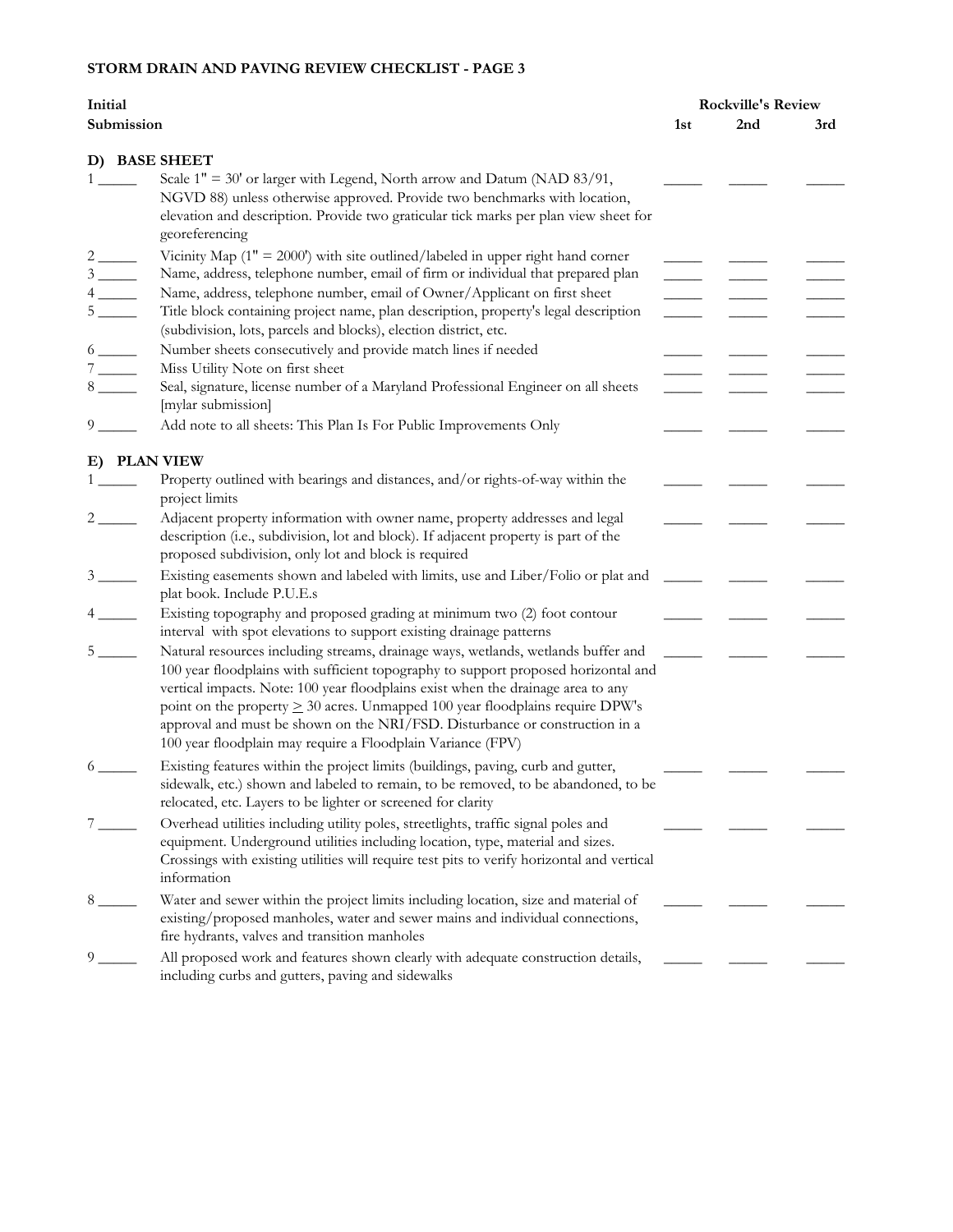| Initial                                                                                                              |     | <b>Rockville's Review</b> |               |  |
|----------------------------------------------------------------------------------------------------------------------|-----|---------------------------|---------------|--|
| Submission                                                                                                           | 1st | 2nd                       | 3rd           |  |
| E) PLAN VIEW (continued)                                                                                             |     |                           |               |  |
| Maintain a minimum of five (5) feet horizontally between existing/proposed storm<br>$10 \ \_$                        |     |                           |               |  |
| drain pipes and structures, utility poles, dry utilities and appurtenances, conduits,                                |     |                           |               |  |
| etc. (measured outside to outside)                                                                                   |     |                           |               |  |
| Manholes located outside of driveways aprons, sidewalks, handicap ramps,                                             |     |                           |               |  |
| bikepaths and parking spaces whenever possible                                                                       |     |                           |               |  |
| Manhole numbers to match profiles. Label manholes with drop connections<br>12 —                                      |     |                           |               |  |
| F) PROPOSED PAVING                                                                                                   |     |                           |               |  |
| Proper tie in or transition to existing features (field verify existing)<br>$\mathbf{1}$                             |     |                           |               |  |
| Typical street cross sections with station limits and centerline corrections                                         |     |                           |               |  |
| Typical paving sections (streets, bike paths)                                                                        |     |                           |               |  |
| Street centerlines with stations (50' intervals, PC's, PT's)<br>$4 \underline{\hspace{1cm}}$                         |     |                           | $\frac{1}{2}$ |  |
| Dimensions on paving, R/W, sidewalk, as per typical section<br>$5 \underline{\hspace{1cm}}$                          |     |                           |               |  |
| Details of all special or non-standard work (Refer to City of Rockville, Montgomery<br>$6 \underline{\hspace{1cm}}$  |     |                           |               |  |
| County, or MSHA standards)                                                                                           |     |                           |               |  |
| Station/top of curb (offset from centerline if not typical) for all PC's, PT's and<br>$7 \underline{\hspace{1cm}}$   |     |                           |               |  |
| midpoints of curb returns/fillets                                                                                    |     |                           |               |  |
| $8 \underline{\hspace{1cm}}$<br>Handicap ramps at all street and entrance type intersections and crossings with curb |     |                           |               |  |
| and gutter, as required                                                                                              |     |                           |               |  |
| $9 \underline{\hspace{1cm}}$<br>Where shoulder work or pavement widening along existing roads is required, show      |     |                           |               |  |
| sufficient plans and typical sections to accomplish work                                                             |     |                           |               |  |
| Curve schedule for concentric and non-concentric curves                                                              |     |                           |               |  |
| $11$ <sub>---</sub><br>Show any necessary utility relocations                                                        |     |                           |               |  |
| No permanent structures are allowed in public utility easements<br>$12$ <sub>_____</sub>                             |     |                           |               |  |
| G) PROPOSED STORM DRAINAGE                                                                                           |     |                           |               |  |
| Label all storm drains with size and material<br>1                                                                   |     |                           |               |  |
| Pipe schedule, showing lengths, pipe sizes, materials, and class or gauge (separate<br>$\frac{2}{\sqrt{2}}$          |     |                           |               |  |
| private from public)                                                                                                 |     |                           |               |  |
| Structure schedule, showing structure types, stations, offsets from centerline<br>$3 \quad \text{ }$                 |     |                           |               |  |
| elevations, dimensions, with proper reference to City of Rockville, Montgomery                                       |     |                           |               |  |
| County, or MSHA (separate private from public)                                                                       |     |                           |               |  |
| Where precast inlets are proposed, show manufacturer's name and structure type<br>$4 \quad \text{ }$                 |     |                           |               |  |
| for each structure                                                                                                   |     |                           |               |  |
| Structure numbers on plan to match structure schedule, pipe profiles and drainage<br>5                               |     |                           |               |  |
| study                                                                                                                |     |                           |               |  |
| Show 10- and 100-year water surface elevation (WSEL) at sump inlets and show<br>$6 \underline{\hspace{1cm}}$         |     |                           |               |  |
| overflow path for runoff                                                                                             |     |                           |               |  |
| Required storm drain easements, whether shown on record plat or to be recorded                                       |     |                           |               |  |
| by separate document                                                                                                 |     |                           |               |  |
| Show and label surface drainage easements for lot to lot drainage paths<br>$8 \underline{\hspace{1cm}}$              |     |                           |               |  |
| $9 \left( \frac{1}{2} \right)$<br>Outfall treatment, with existing topography at and 100' below outfall              |     |                           |               |  |
| $10$ <sub>---</sub><br>Details of special structures (HS-20 loading for structures in or adjacent to                 |     |                           |               |  |
| travelway; structural certification required by a Maryland Professional Engineer)                                    |     |                           |               |  |